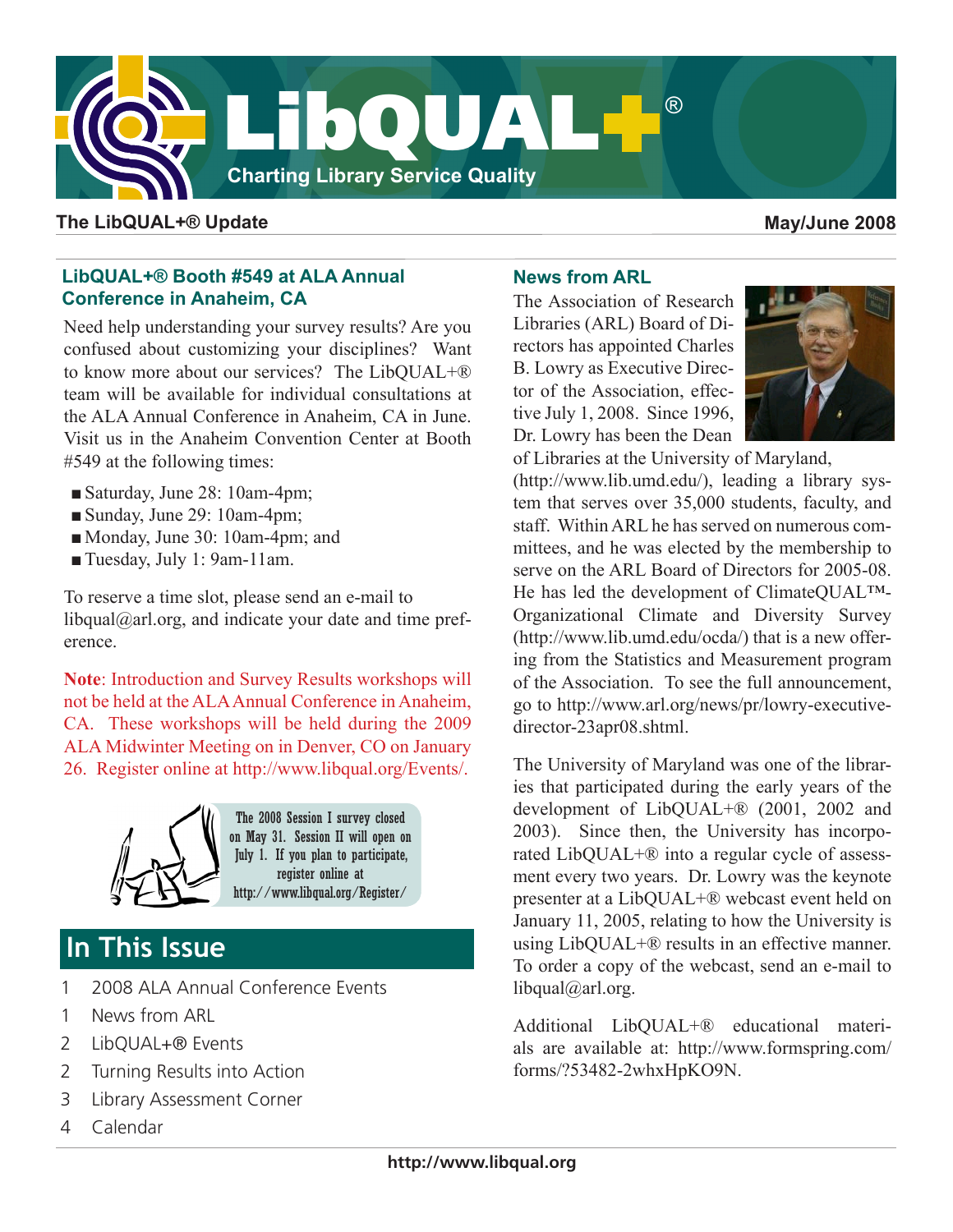#### **Library Assessment Conference 2008: Building Effective, Sustainable, Practical Assessment**

On August 4-6, 2008, the 2nd Library Assessment Conference will be held at the University of Washington in Seattle, WA. The conference goal is to support and nurture the library assessment community through a mix of invited speakers, contributed papers and posters, workshops, and engaging discussion. The conference is geared toward library and information professionals and researchers with responsibility for or an interest in the broad field of library assessment with an emphasis on (but not limited to) North American academic **libraries** 

## **Keynote Speakers:**

- Susan Gibbons, Vice Provost and Dean, River Campus Libraries, University of Rochester
- Rick Luce, Vice Provost and Director of Libraries, Emory University
- Betsy Wilson, Dean of University Libraries, University of Washington

A detailed program for this event is available at [http://www.libraryassessment.org/.](http://www.libraryassessment.org/)

**Note:** Registration for this event reached maximum capacity of 350 people and closed on May 22, 2008.

# **Using LibQUAL+® Effectively**

On October 27, 2008, the Using LibQUAL+® Effectively workshop will be held at the ARL offices in Washington, DC. This workshop will enable staff responsible for administering the LibQUAL+® survey to develop work plans that they can apply in their libraries after they receive the survey results, including how to analyze and present results visually, identify actionable items, and much more.

**Key Speakers:** Raynna Bowlby, Consultant, and Martha Kyrillidou, Director, Statistics and Service Quality Programs, ARL.

**Registration & Payment Deadline:** September 29, 2008. For more information about this event, see LibQUAL+® Training Programs.

# **2009 Service Quality Evaluation Academy Events**

Join us in March 2009 in New Orleans for the Service Quality Evaluation Academy, an intensive five-day program focusing on qualitative and quantitative methods for collecting and analyzing library service quality data. The program emphasizes basic concepts and skills in measurement and data analysis that will be applicable to service quality evaluations. The Academy is designed for librarians across library types and organizational structures, with a strong commitment to service quality assessment efforts.

For more information, see [http://www.arl.org/stats/](http://www.arl.org/stats/statsevents/sqacademy/index.shtml) [statsevents/sqacademy/index.shtml](http://www.arl.org/stats/statsevents/sqacademy/index.shtml).

If you are interested in attending the Academy, please submit an application before October 27, 2008 at [libqual@arl.org](mailto:libqual@arl.org).



# **Turning Your Results into Action**

Wondering what you should do with your survey results? Below are some resources to set you along the path to improved service quality:

**"Learn to Read LibQUAL+® Radar Charts."**  An online tutorial that will help you understand the LibQUAL+® survey, radar charts, and other survey data. The tutorial is available online at [http://www.libqual.org/Information/Tools/index.cfm](http://old.libqual.org/Information/Tools/index.cfm).

**Customized Analyses.** We offer two types of customized analyses to help you drill down into your results: (1) a customized discipline analysis, a breakdown by your localized discipline categories and (2) a library branch analysis, a breakdown by the options you input for the question, "The library you use most often." To order a customized analysis, send an e-mail to [libqual@arl.org.](mailto:libqual@arl.org)

**LibQUAL+® Analytics.** A tool that will allow you to drill down into your survey data, compare your results to your peers, analyze survey data across survey years, etc. The data available in the Analytics contains valid cases only and survey data from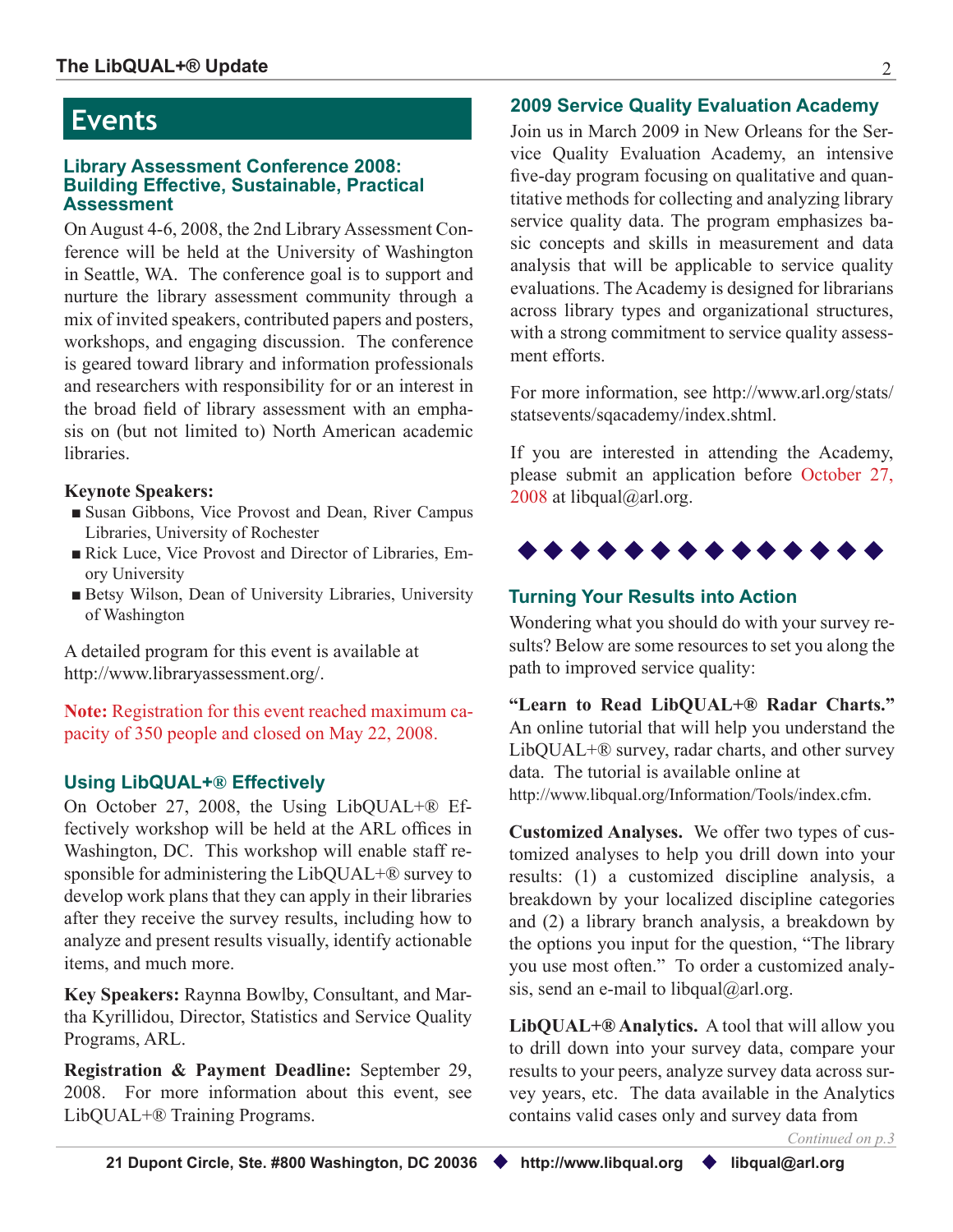### <span id="page-2-0"></span>**The LibQUAL+® Update** 3

2004 to the current survey year for all institutions. The Analytics is available online at [http://www.libqual.org/Interactive/index.cfm.](http://old.libqual.org/Interactive/index.cfm)

**Plan a Library Summit.** You can plan your very own Library Summit, a half or full day gathering where stakeholders invested in the library's future meet to discuss survey results, adding depth and context to the survey data, and generate fresh ideas and suggestions for service improvements. Download the Library Summit brochure online at [http://www.libqual.org/docu](http://old.libqual.org/documents/admin/Library%20Summit%20brochure.pdf)[ments/admin/Library%20Summit%20brochure.pdf](http://old.libqual.org/documents/admin/Library%20Summit%20brochure.pdf).

# **Library Assessment Corner**

#### **Addressing Journal Issues at Academic Research Libraries:**

#### **University of Virginia (UVa)**

In the April edition of the ARL Bimonthly Report, Jim Self, Director of Management Information Services at the University of Virginia addresses faculty disappointment with journals at large research libraries. The article titled, "Bound for Disappointment: Faculty and Journals at Research Institutions," quantifies the pervasiveness of faculty disappointment across research libraries with very large journal collections and highlights the alignment of this assessment with faculty overall feelings about the library.

In addition, the author describes how UVa conducted follow-up interviews with their faculty to identify specific shortfalls in their journal collections and the steps the University has taken to better understand how to address real or perceived collection gaps.

The analysis presented in this article is based on data from all ARL libraries that participated in LibQUAL+® in 2006.

To read this article in the ARL Bimonthly Report 257, see: [http://www.arl.org/bm~doc/arl-br-257-bound.pdf.](http://www.arl.org/bm~doc/arl-br-257-bound.pdf)

#### **Morehead University (MSU)**

In 2006, Morehead State University (MSU) participated in the LibQUAL+® survey. Survey results revealed that graduate students and faculty members were dissatisfied with the Library's journal collections. As a result, MSU conducted several follow-up focus groups with graduate students and faculty members to gather additional information and to begin to develop solutions to address the problem.

Elise Pritchard, Dean of Library Services at MSU, released a letter to the faculty revealing the results of the focus group sessions. To view the letter, see [http://www.morehead-st.edu/files/library/library](http://www.morehead-st.edu/files/library/libraryinfo/Focus%20group%20results.pdf)[info/Focus%20group%20results.pdf](http://www.morehead-st.edu/files/library/libraryinfo/Focus%20group%20results.pdf).

#### **We Value Your Feedback!**

Please remember to fill out your Post Hoc & Evaluation Questionnaires once you close your survey. We use this information to gain insight on how to better serve you. The questionnaires are available **AFTER** you close your  $\sqrt{d}$ survey in the Survey Management Area at [http://www.libqual.org/Man](http://old.libqual.org/Manage/Survey/index.cfm)[age/Survey/index.cfm.](http://old.libqual.org/Manage/Survey/index.cfm)

#### **Library Assessment in Academic Libraries**

SPEC Kit 303 Library Assessment explores the current state of library assessment in academic and research libraries. The survey was distributed to the 123 ARL member libraries in May 2007. Seventy-three libraries completed the survey for a 60% response rate. Eighty-five percent were from U.S. academic libraries, 12% were from Canadian academic institutions, and 3% were from public institutions. A full text version of SPEC Kit 303 is available online at [http://www.arl.org/stats/initiatives/](http://www.arl.org/stats/initiatives/esp/espresources.shtml) [esp/espresources.shtml](http://www.arl.org/stats/initiatives/esp/espresources.shtml).

#### **Latest LibQUAL+® Research**

**(1)** Thompson, Bruce, Martha Kyrillidou and Colleen Cook. Library users' service desires: A LibQUAL+® Study. *The Library Quarterly*, *78(1)* (2008): 1-18.

This study explores similarities and differences in users' desired library service levels across user groups, geographical locations, and time. The authors concluded that the rank orders of the twenty-two core items ranked highest and lowest in desirability were remarkably stable across years within the user groups; differences across user groups were

*Continued on p.4*